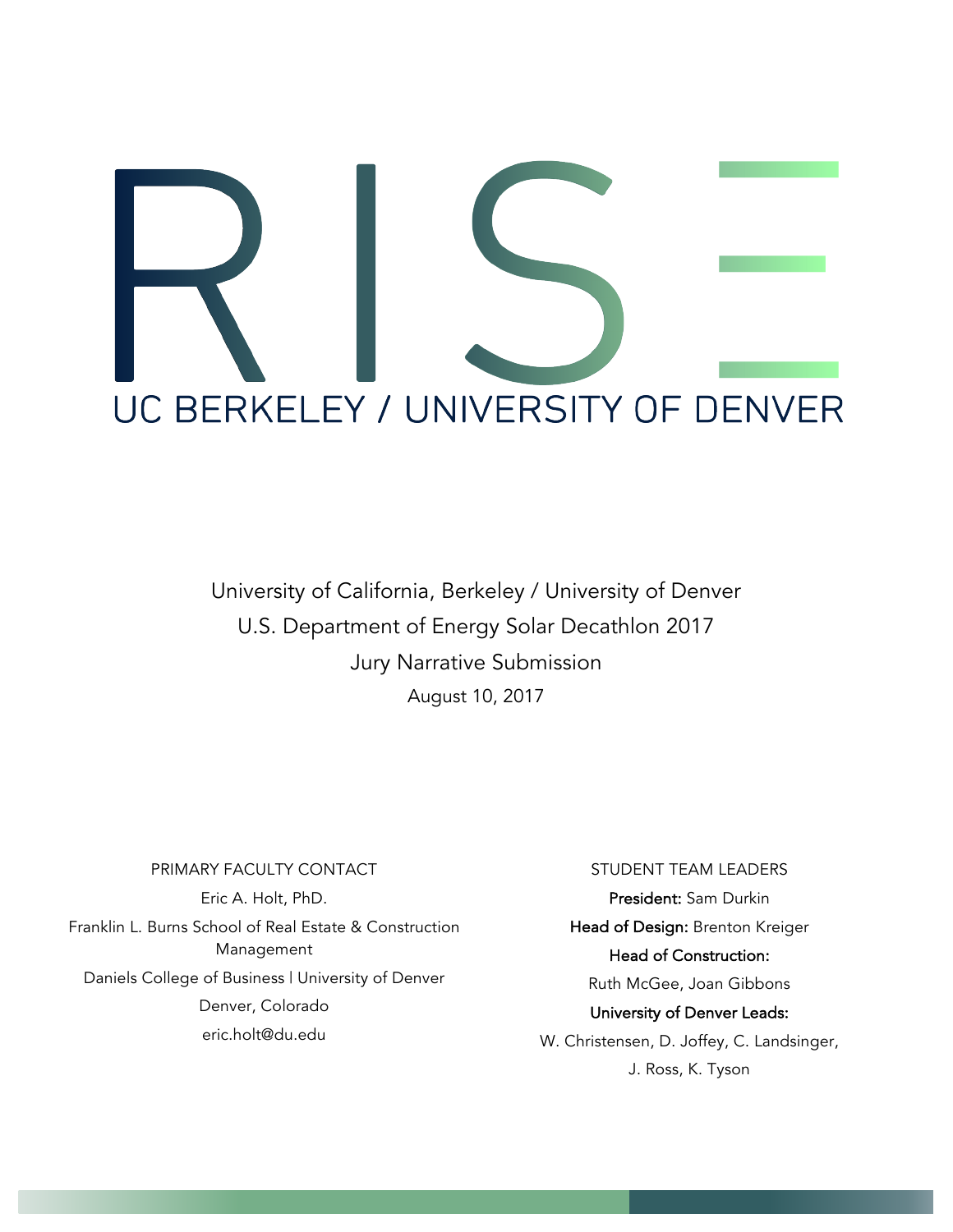# Water Narrative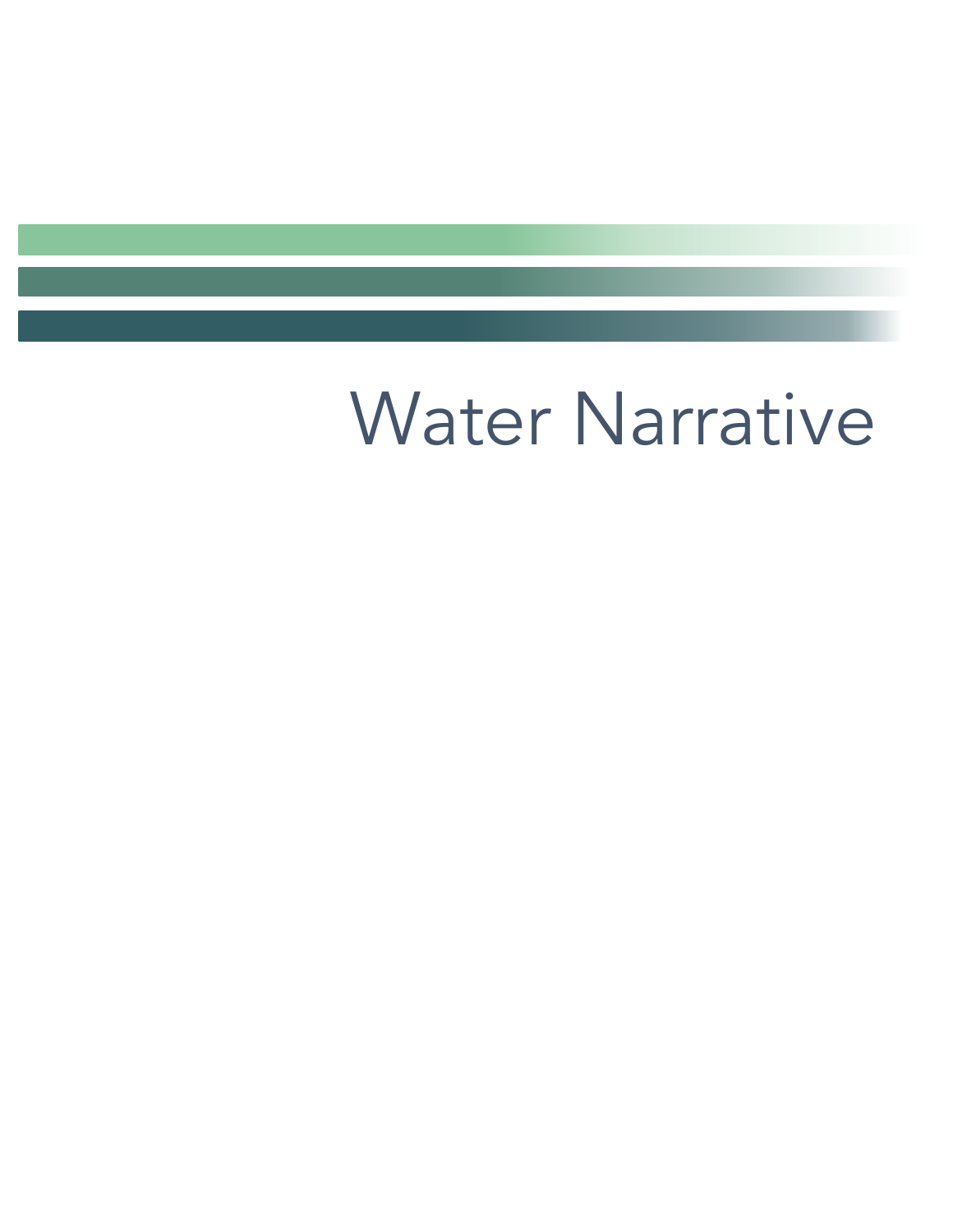

## Design Integration

Our team has been considering water usage since the very early stages of design. We intentionally created a home that minimizes piping and confined our plumbing area to the northern module where we concentrated the piping along a single 'plumbing' wall. The average home losses 10 gallons of water a day due to leaks, which is about 14% of the total amount of water

Going even a step beyond the host of lowflow fixtures and appliances throughout the home, we pursued implementing three specific technologies into our water system with regards to water efficiency; solarpowered water heating systems, greywater reuse systems, and rainwater collection systems. Each offer an innovative solution to water overuse and under-utilization, but we needed to ensure that these systems would



*Source - https://nextcity.org/daily/entry/drought-west-california-water-selling*

used each day1. By minimizing the amount of piping, we have minimized the area for water loss due to leakage. In addition to preventing leaks, the design decision brings our material costs down and provides fewer opportunities for thermal bridging and heat loss. We further reduce our water-footprint by choosing to integrate only low-flow appliances and fixtures.

<sup>1</sup> "How You Can Conserve Water." Edited by Peter Gudella, *Water Conservation Facts and Tips | National Geographic*, National Geographic, 3 Aug. 2017,

be feasible in the market setting of the area that our home would eventually be erected in permanently. Both Richmond, California (the final location), and Denver, Colorado (the competition location) have very dry climates with low amounts of total annual rainfall, making new water-reuse systems very viable for our markets. With climate change only worsening, periods of extreme

www.nationalgeographic.com/environment/fre shwater/water-conservation-tips/.

Solar Decathlon 2017 RISE Home Jury Narrative Page 3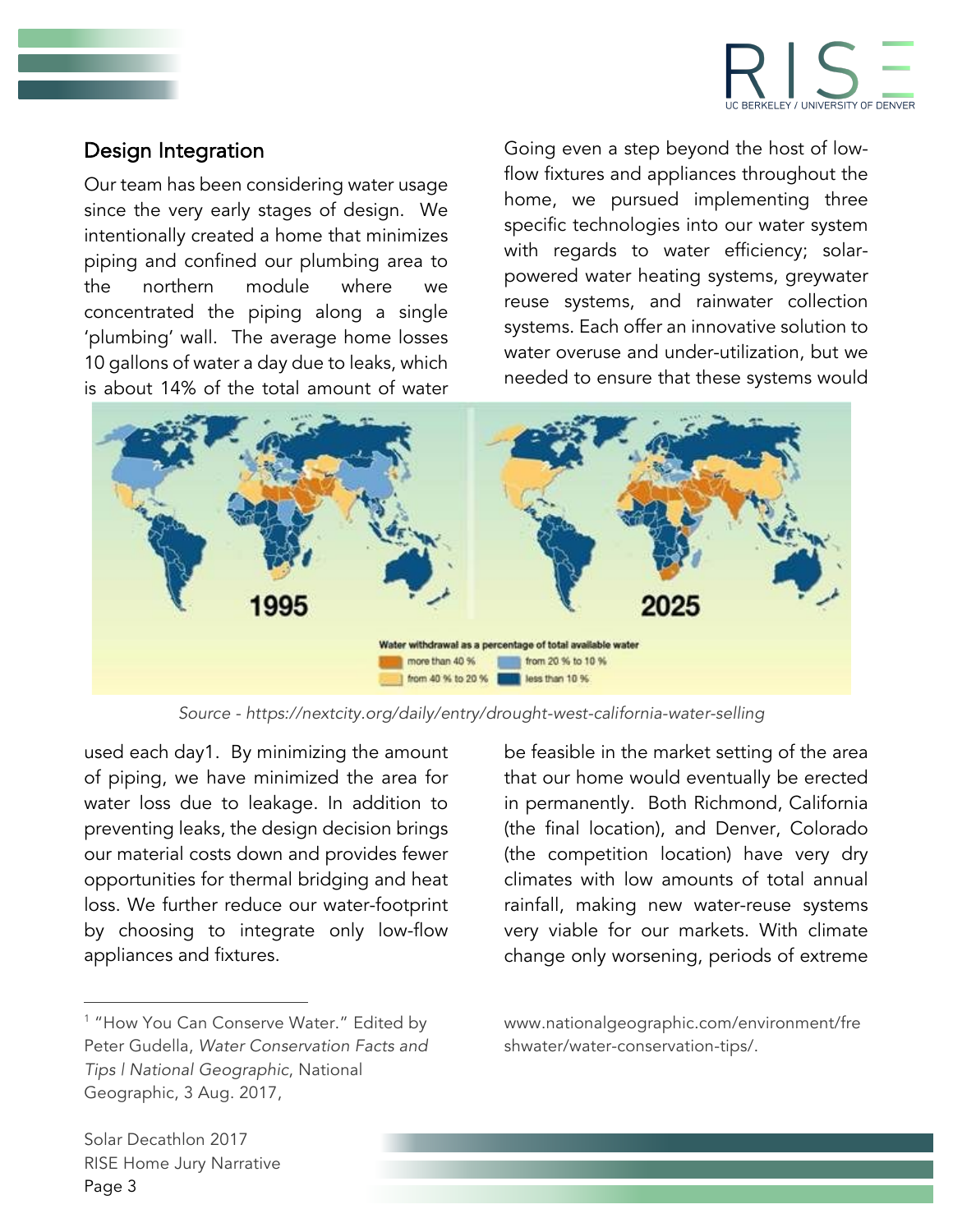

drought will become exacerbated in times to come. RISE home aims to provide a robust solution to keep inhabitants comfortable in the dry future.

# Water Heating II The Sun Bandit

'The first major industry innovation in over 120 years, Sun Bandit® represents a paradigm shift in the way solar energy is captured, stored and used to heat water, empowering solar professionals, policy makers, and consumers to easily achieve their economic and sustainable living objectives.'2

Nearly 30% of total water use is hot water. The Sun Bandit Water Heating System allows us to leverage our solar array. The system is powered solely with electricity that is harvested from our solar panels and will be able to provide all of the water heating we need, saving a projected 30% on energy costs overall3. The system is both Energystar and LEED certified. It also is beneficial to the home's livability due to its non-existent operating sound and zero emissions.

### Greywater Reuse || The Concept

Greywater systems allow for the re-use of greywater, water that has been already been used in a non-contaminated setting. For uses of greywater in which the greywater



needs to be treated, such is the case with laundry and the removal of chemicals and detergent, a full greywater treatment system is required which puts the

*Source - Recover Manual*

system at a much higher price point. In exploring the full range of systems for our home we discovered that other than price, one of the major issues with a full greywater treatment system is the size. Such systems need, at minimum, a collection tank, a filtration tank, and a storage tank. For a single-family residence like ours, this would take up a significant amount of area and would be an eyesore, if it could even fit. These systems seemed more geared towards a commercial and industrial market, working with different scale and water distribution demands. Another factor which we considered throughout the procurement process was the inhabitant's health and comfort. We did find some new technologies that we were comfortable implementing that would allow for full direct non-potable reuse within our price range. This led us to the more simple and

<sup>3</sup> "Water & Energy Conservation." *Water & Energy Conservation | Home Water Works*, www.home-water-works.org/energy-water.

Solar Decathlon 2017 RISE Home Jury Narrative Page 4

<sup>&</sup>lt;u> 1989 - Johann Stein, marwolaethau a bh</u> <sup>2</sup> *Fact Sheet*, Sunbandit, 2017.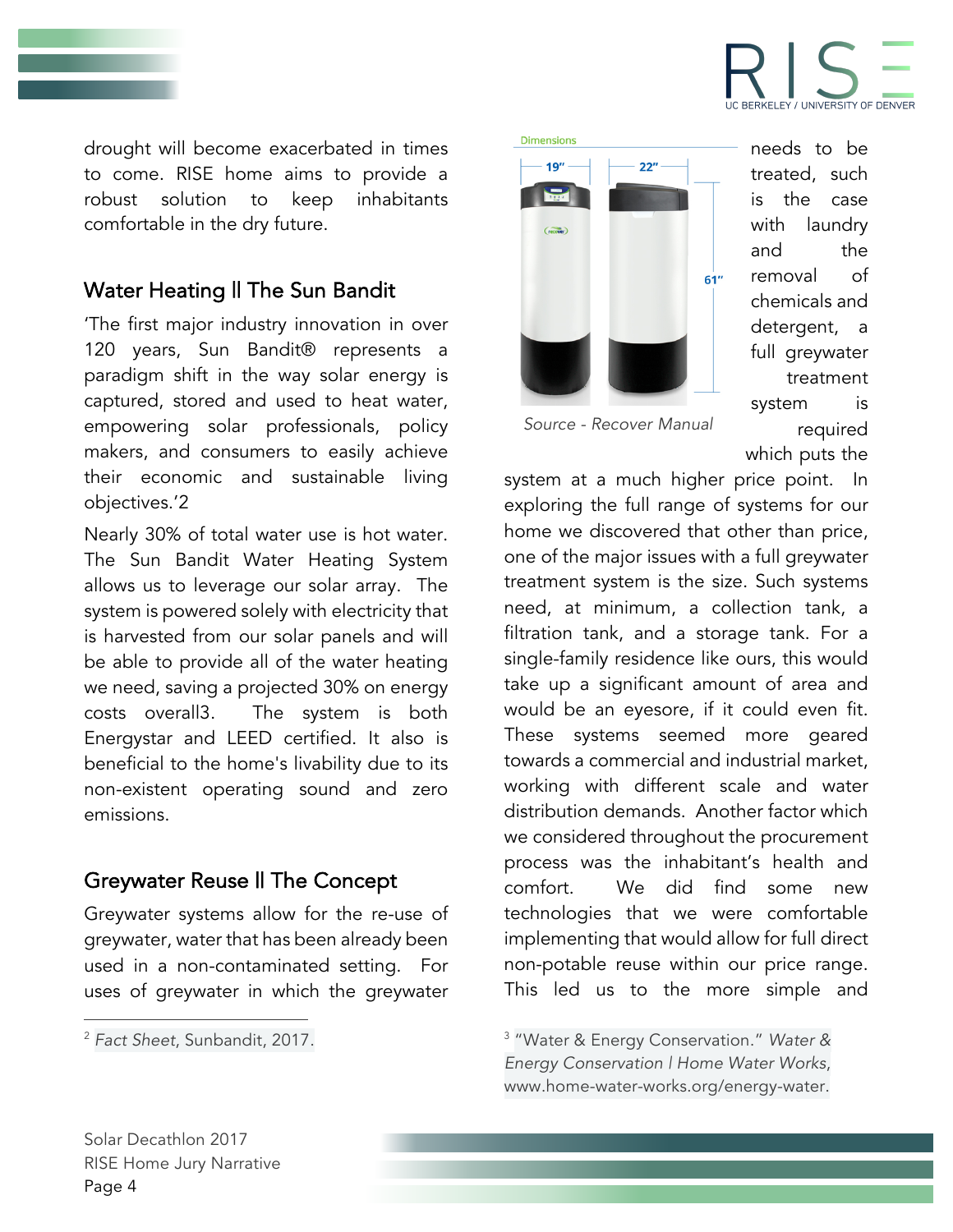

affordable end of the spectrum, a greywater reuse system: the Recover System.

### Greywater Systems || Recover

Recover, from Bio-Microbics, is a uniquely compact greywater reuse system which is able to re-utilize shower water for usage in toilets.



On average, a typical home uses 19% of indoor water on showers4. Because we do not intend to have a large water footprint, we felt that spending extra money on a treatment system that could recycle a just a little larger portion of water was unnecessary and would not fit our target market's budget. Minimal maintenance is

required, as it is equipped with a selfcleaning filter and only requires disinfectant top off about twice a year.

The system has a compact footprint, taking up a similar amount of space as an electric water heater, an important consideration, and will take strain off of the septic system and reduce sewer discharge. Overall, it is a simple, user-friendly design that will connect well with inhabitants who may lack the technical skills and/or interest in reusing greywater.

# Foregoing Rainwater Harvesting

There are some very impressive systems available in the water re-catchment and rainwater harvesting system industry but this decision was based around our target market and financial feasibility. As we described, our Recover Greywater system will allow for indoor greywater re-use, so the only real benefit that these systems could provide us is extra irrigation water. Our *Source - Recover Manual* concept is designed for urban infill settings



<u> 1989 - Johann Stein, marwolaethau a bh</u>

<sup>4</sup> "Water & Energy Conservation." *Water & Energy Conservation | Home Water Works*, www.home-water-works.org/energy-water.